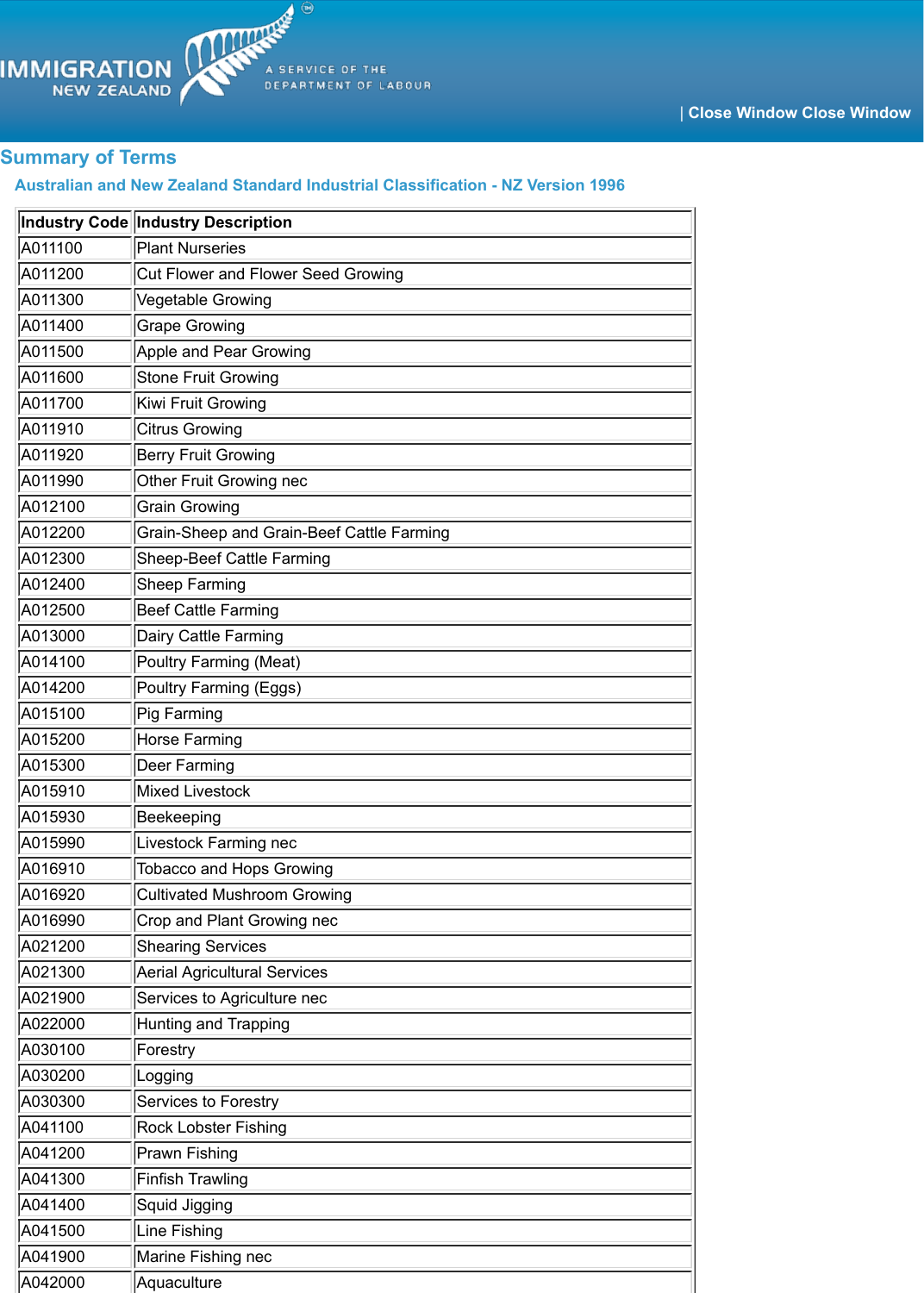| B110100 | <b>Black Coal Mining</b>                    |
|---------|---------------------------------------------|
| B110200 | <b>Brown Coal Mining</b>                    |
| B120000 | Oil and Gas Extraction                      |
| B131100 | Iron Ore Mining                             |
| B131200 | <b>Bauxite Mining</b>                       |
| B131300 | Copper Ore Mining                           |
| B131400 | <b>Gold Ore Mining</b>                      |
| B131500 | Mineral Sand Mining                         |
| B131600 | Nickel Ore Mining                           |
| B131700 | Silver-Lead-Zinc Ore Mining                 |
| B131900 | Metal Ore Mining nec                        |
| B141100 | <b>Gravel and Sand Quarrying</b>            |
| B141900 | <b>Construction Material Mining nec</b>     |
| B142000 | Mining nec                                  |
| B151100 | Petroleum Exploration (Own Account)         |
| B151200 | <b>Petroleum Exploration Services</b>       |
| B151400 | <b>Mineral Exploration Services</b>         |
| B152000 | <b>Other Mining Services</b>                |
| C211100 | Meat Processing                             |
| C211200 | <b>Poultry Processing</b>                   |
| C211300 | Bacon, Ham and Smallgood Manufacturing      |
| C212100 | Milk and Cream Processing                   |
| C212200 | Ice Cream Manufacturing                     |
| C212900 | Dairy Product Manufacturing nec             |
| C213000 | <b>Fruit and Vegetable Processing</b>       |
| C214000 | Oil and Fat Manufacturing                   |
| C215100 | <b>Flour Mill Product Manufacturing</b>     |
| C215200 | Cereal Food and Baking Mix Manufacturing    |
| C216100 | <b>Bread Manufacturing</b>                  |
| C216200 | <b>Cake and Pastry Manufacturing</b>        |
| C216300 | <b>Biscuit Manufacturing</b>                |
| C217100 | Sugar Manufacturing                         |
| C217200 | <b>Confectionery Manufacturing</b>          |
| C217300 | Seafood Processing                          |
| C217400 | Prepared Animal and Bird Feed Manufacturing |
| C217900 | Food Manufacturing nec                      |
| C218100 | Soft Drink, Cordial and Syrup Manufacturing |
| C218200 | Beer and Malt Manufacturing                 |
| C218300 | Wine Manufacturing                          |
| C218400 | Spirit Manufacturing                        |
| C219000 | <b>Tobacco Product Manufacturing</b>        |
| C221100 | <b>Wool Scouring</b>                        |
| C221200 | Synthetic Fibre Textile Manufacturing       |
| C221300 | Cotton Textile Manufacturing                |
| C221400 | <b>Wool Textile Manufacturing</b>           |
| C221500 | <b>Textile Finishing</b>                    |
| C222100 | Made-Up Textile Product Manufacturing       |
| C222200 | <b>Textile Floor Covering Manufacturing</b> |
| C222300 | Rope, Cordage and Twine Manufacturing       |
|         |                                             |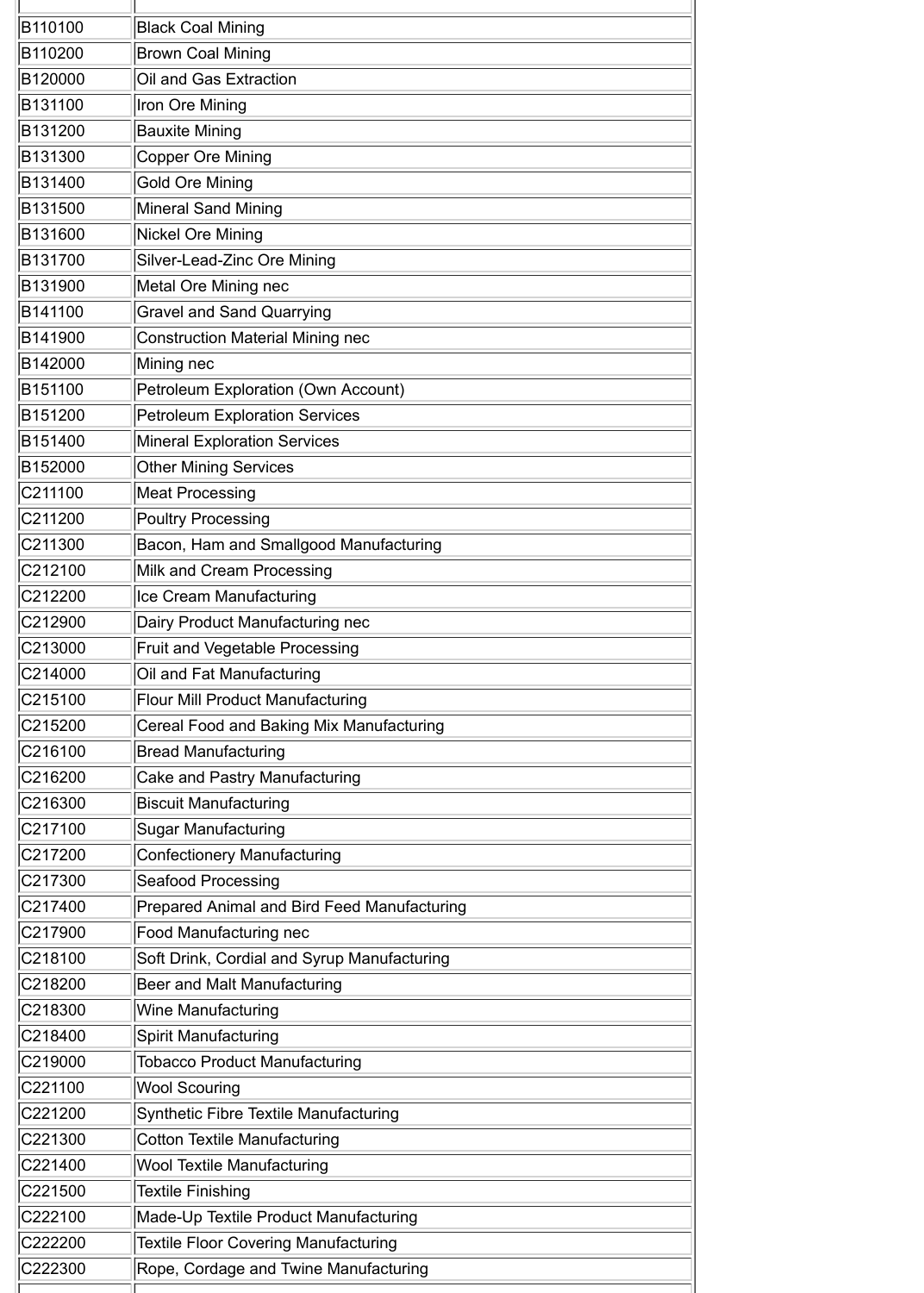| C222900 | <b>Textile Product Manufacturing nec</b>               |
|---------|--------------------------------------------------------|
| C223100 | <b>Hosiery Manufacturing</b>                           |
| C223200 | Cardigan and Pullover Manufacturing                    |
| C223900 | Knitting Mill Product Manufacturing nec                |
| C224000 | <b>Clothing Manufacturing</b>                          |
| C225000 | <b>Footwear Manufacturing</b>                          |
| C226110 | Leather Tanning and Fur Dressing excluding Fellmongery |
| C226120 | Fellmongery                                            |
| C226200 | Leather and Leather Substitute Product Manufacturing   |
| C231100 | Log Sawmilling                                         |
| C231200 | <b>Wood Chipping</b>                                   |
| C231300 | <b>Timber Resawing and Dressing</b>                    |
| C232100 | Plywood and Veneer Manufacturing                       |
| C232200 | <b>Fabricated Wood Manufacturing</b>                   |
| C232300 | Wooden Structural Component Manufacturing              |
| C232900 | <b>Wood Product Manufacturing nec</b>                  |
| C233100 | Pulp, Paper and Paperboard Manufacturing               |
| C233200 | Solid Paperboard Container Manufacturing               |
| C233300 | Corrugated Paperboard Container Manufacturing          |
| C233400 | Paper Bag and Sack Manufacturing                       |
| C233900 | Paper Product Manufacturing nec                        |
| C241100 | <b>Paper Stationery Manufacturing</b>                  |
| C241200 | Printing                                               |
| C241300 | Services to Printing                                   |
| C242100 | Newspaper Printing or Publishing                       |
| C242200 | <b>Other Periodical Publishing</b>                     |
| C242300 | <b>Book and other Publishing</b>                       |
| C243000 | Recorded Media Manufacturing and Publishing            |
| C251000 | Petroleum Refining                                     |
| C252000 | Petroleum and Coal Product Manufacturing nec           |
| C253100 | <b>Fertiliser Manufacturing</b>                        |
| C253200 | Industrial Gas Manufacturing                           |
| C253300 | Synthetic Resin Manufacturing                          |
| C253400 | Organic Industrial Chemical Manufacturing nec          |
| C253500 | Inorganic Industrial Chemical Manufacturing nec        |
| C254100 | <b>Explosive Manufacturing</b>                         |
| C254200 | <b>Paint Manufacturing</b>                             |
| C254300 | Medicinal and Pharmaceutical Product Manufacturing     |
| C254400 | Pesticide Manufacturing                                |
| C254500 | Soap and Other Detergent Manufacturing                 |
| C254600 | Cosmetic and Toiletry Preparation Manufacturing        |
| C254700 | Ink Manufacturing                                      |
| C254900 | <b>Chemical Product Manufacturing nec</b>              |
| C255100 | <b>Rubber Tyre Manufacturing</b>                       |
| C255900 | <b>Rubber Product Manufacturing nec</b>                |
| C256100 | Plastic Blow Moulded Product Manufacturing             |
| C256200 | Plastic Extruded Product Manufacturing                 |
| C256300 | Plastic Bag and Film Manufacturing                     |
| C256400 | Plastic Product Rigid Fibre Reinforced Manufacturing   |
| C256500 | Plastic Foam Product Manufacturing                     |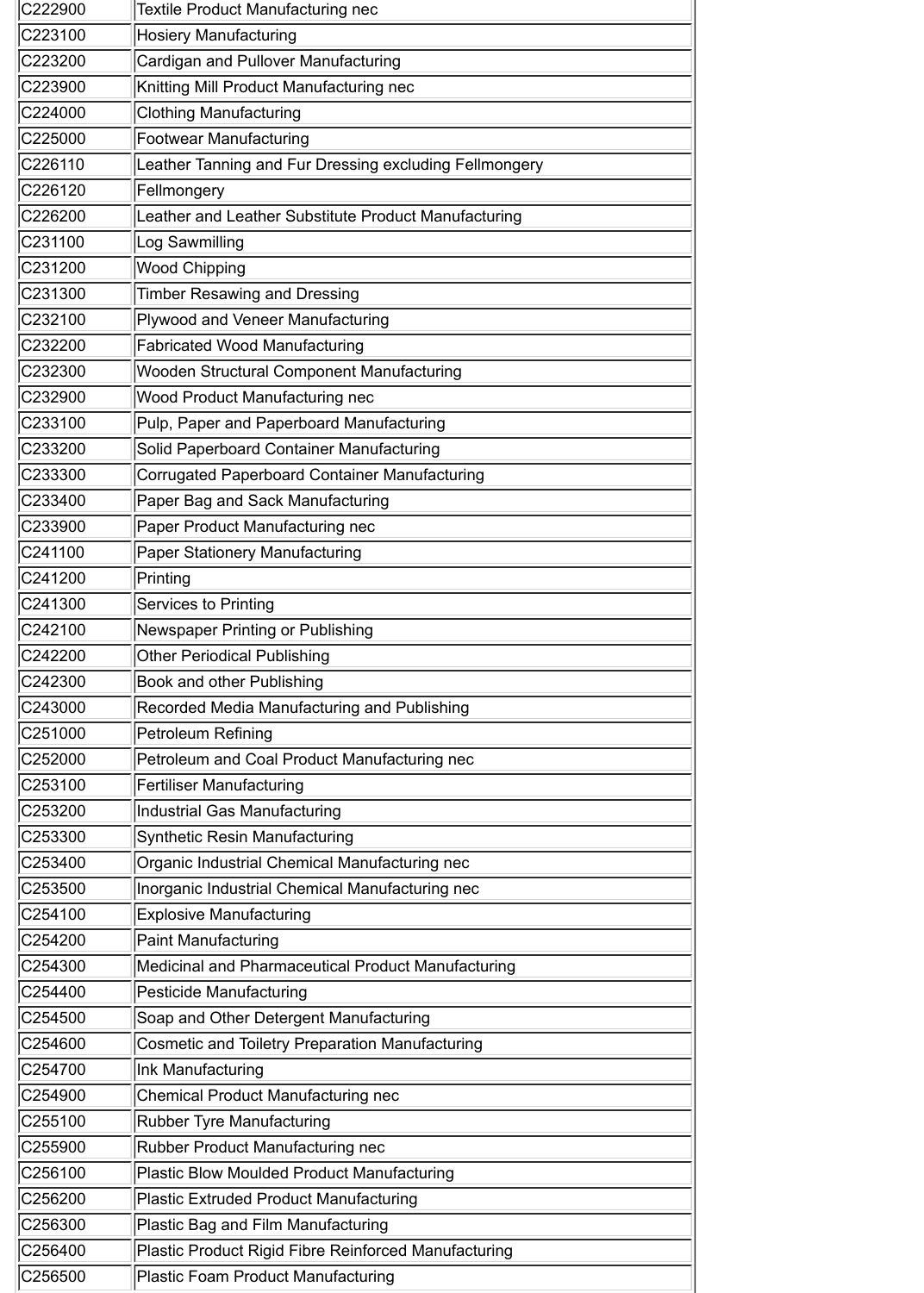| C256600 | Plastic Injection Moulded Product Manufacturing                          |
|---------|--------------------------------------------------------------------------|
| C261000 | <b>Glass and Glass Product Manufacturing</b>                             |
| C262100 | <b>Clay Brick Manufacturing</b>                                          |
| C262200 | Ceramic Product Manufacturing                                            |
| C262300 | Ceramic Tile and Pipe Manufacturing                                      |
| C262900 | Ceramic Product Manufacturing nec                                        |
| C263100 | Cement and Lime Manufacturing                                            |
| C263200 | <b>Plaster Product Manufacturing</b>                                     |
| C263300 | Concrete Slurry Manufacturing                                            |
| C263400 | Concrete Pipe and Box Culvert Manufacturing                              |
| C263500 | Concrete Product Manufacturing nec                                       |
| C264000 | Non-Metallic Mineral Product Manufacturing nec                           |
| C271100 | <b>Basic Iron and Steel Manufacturing</b>                                |
| C271200 | Iron and Steel Casting and Forging                                       |
| C271300 | Steel Pipe and Tube Manufacturing                                        |
| C272100 | Alumina Production                                                       |
| C272200 | Aluminium Smelting                                                       |
| C272300 | Copper, Silver, Lead and Zinc Smelting, Refining                         |
| C272900 | Basic Non-Ferrous Metal Manufacturing nec                                |
| C273100 | Aluminium Rolling, Drawing, Extruding                                    |
| C273200 | Non-Ferrous Metal Rolling, Drawing, Extruding nec                        |
| C273300 | <b>Non-Ferrous Metal Casting</b>                                         |
| C274100 | <b>Structural Steel Fabricating</b>                                      |
| C274200 | Architectural Aluminium Product Manufacturing                            |
| C274900 | Structural Metal Product Manufacturing nec                               |
| C275100 | Metal Container Manufacturing                                            |
| C275900 | Sheet Metal Product Manufacturing nec                                    |
| C276100 | Hand Tool and General Hardware Manufacturing                             |
| C276200 | Spring and Wire Product Manufacturing                                    |
| C276300 | Nut, Bolt, Screw and Rivet Manufacturing                                 |
| C276400 | Metal Coating and Finishing                                              |
| C276500 | Non-Ferrous Pipe Fitting Manufacturing                                   |
| C276900 | <b>Fabricated Metal Product Manufacturing nec</b>                        |
| C281100 | Motor Vehicle Manufacturing                                              |
| C281200 | Motor Vehicle Body Manufacturing                                         |
| C281300 | Automotive Electrical and Instrument Manufacturing                       |
| C281900 | Automotive Component Manufacturing nec                                   |
| C282100 | Shipbuilding                                                             |
| C282200 | Boatbuilding                                                             |
| C282300 | Railway Equipment Manufacturing                                          |
| C282400 | Aircraft Manufacturing                                                   |
| C282900 | <b>Transport Equipment Manufacturing nec</b>                             |
| C283100 | Photographic and Optical Good Manufacturing                              |
| C283200 | Medical and Surgical Equipment Manufacturing                             |
| C283900 | Professional and Scientific Equipment Manufacturing nec                  |
| C284100 | Computer and Business Machine Manufacturing                              |
| C284200 | Telecommunication, Broadcasting and Transceiving Equipment Manufacturing |
| C284900 | Electronic Equipment Manufacturing nec                                   |
| C285100 | Household Appliance Manufacturing                                        |
| C285200 | Electric Cable and Wire Manufacturing                                    |

Ή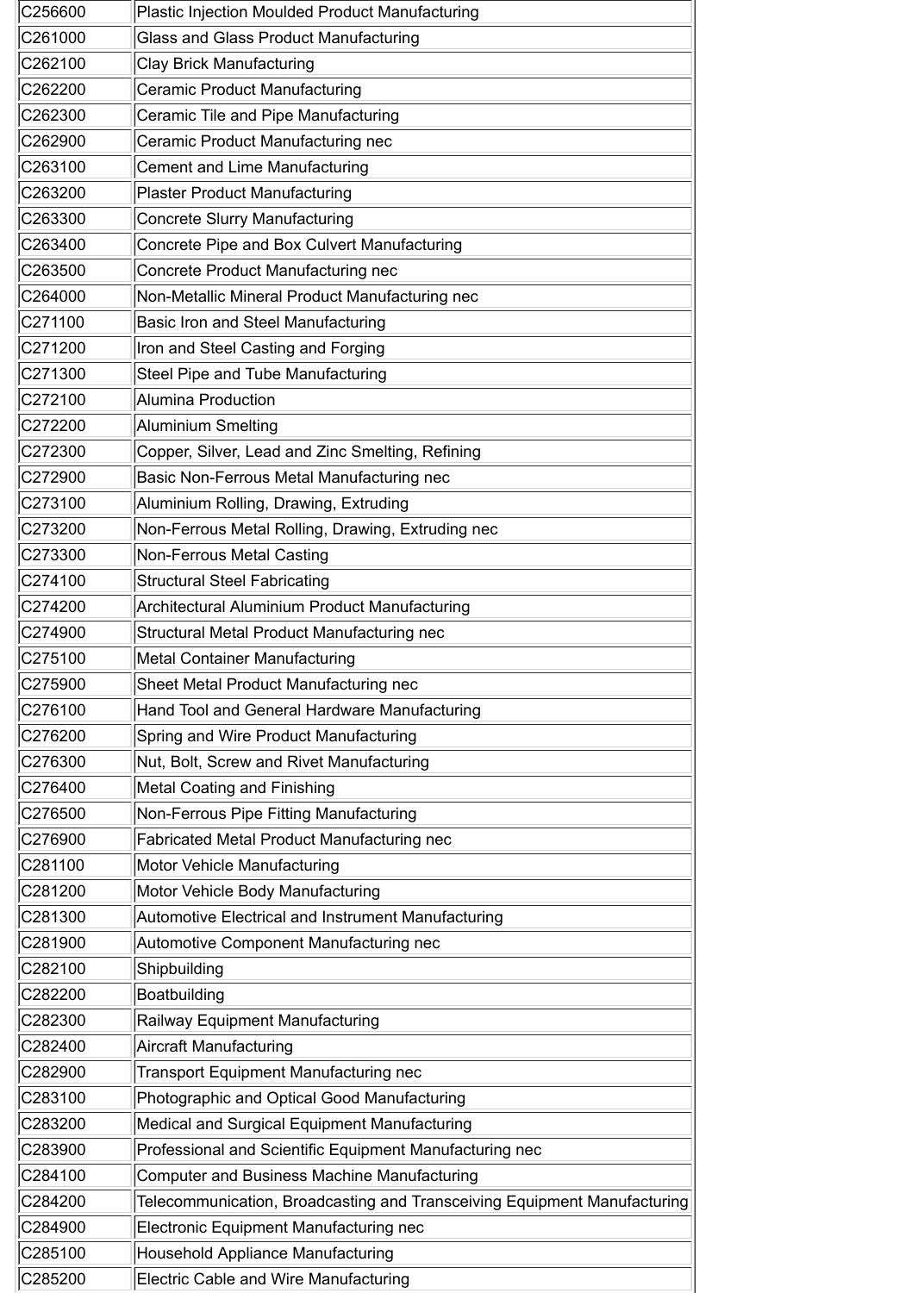| C285300 | <b>Battery Manufacturing</b>                                 |
|---------|--------------------------------------------------------------|
| C285400 | Electric Light and Sign Manufacturing                        |
| C285900 | Electrical Equipment Manufacturing nec                       |
| C286100 | Agricultural Machinery Manufacturing                         |
| C286200 | Mining and Construction Machinery Manufacturing              |
| C286300 | <b>Food Processing Machinery Manufacturing</b>               |
| C286400 | Machine Tool and Part Manufacturing                          |
| C286500 | Lifting and Material Handling Equipment Manufacturing        |
| C286600 | Pump and Compressor Manufacturing                            |
| C286700 | Commercial Space Heating and Cooling Equipment Manufacturing |
| C286900 | Industrial Machinery and Equipment Manufacturing nec         |
| C291100 | Prefabricated Metal Building Manufacturing                   |
| C291900 | Prefabricated Building Manufacturing nec                     |
| C292100 | Wooden Furniture and Upholstered Seat Manufacturing          |
| C292200 | <b>Sheet Metal Furniture Manufacturing</b>                   |
| C292300 | Mattress Manufacturing (except Rubber)                       |
| C292900 | <b>Furniture Manufacturing nec</b>                           |
| C294100 | Jewellery and Silverware Manufacturing                       |
| C294200 | Toy and Sporting Good Manufacturing                          |
| C294900 | Manufacturing nec                                            |
| D361000 | <b>Electricity Supply</b>                                    |
| D362000 | Gas Supply                                                   |
| D370100 | <b>Water Supply</b>                                          |
| D370200 | Sewerage and Drainage Services                               |
| E411100 | <b>House Construction</b>                                    |
| E411200 | <b>Residential Building Construction nec</b>                 |
| E411300 | Non-Residential Building Construction                        |
| E412100 | <b>Road and Bridge Construction</b>                          |
| E412200 | Non-Building Construction nec                                |
| E421000 | <b>Site Preparation Services</b>                             |
| E422100 | <b>Concreting Services</b>                                   |
| E422200 | <b>Bricklaying Services</b>                                  |
| E422300 | <b>Roofing Services</b>                                      |
| E422400 | <b>Structural Steel Erection Services</b>                    |
| E423100 | Plumbing Services                                            |
| E423200 | <b>Electrical Services</b>                                   |
| E423300 | Air Conditioning and Heating Services                        |
| E423400 | <b>Fire and Security System Services</b>                     |
| E424100 | Plastering and Ceiling Services                              |
| E424200 | <b>Carpentry Services</b>                                    |
| E424300 | <b>Tiling and Carpeting Services</b>                         |
| E424400 | Painting and Decorating Services                             |
| E424500 | <b>Glazing Services</b>                                      |
| E425100 | Landscaping Services                                         |
| E425900 | <b>Construction Services nec</b>                             |
| F451100 | <b>Wool Wholesaling</b>                                      |
| F451200 | Cereal Grain Wholesaling                                     |
| F451900 | <b>Farm Produce and Supplies Wholesaling nec</b>             |
| F452100 | Petroleum Product Wholesaling                                |
| F452200 | Metal and Mineral Wholesaling                                |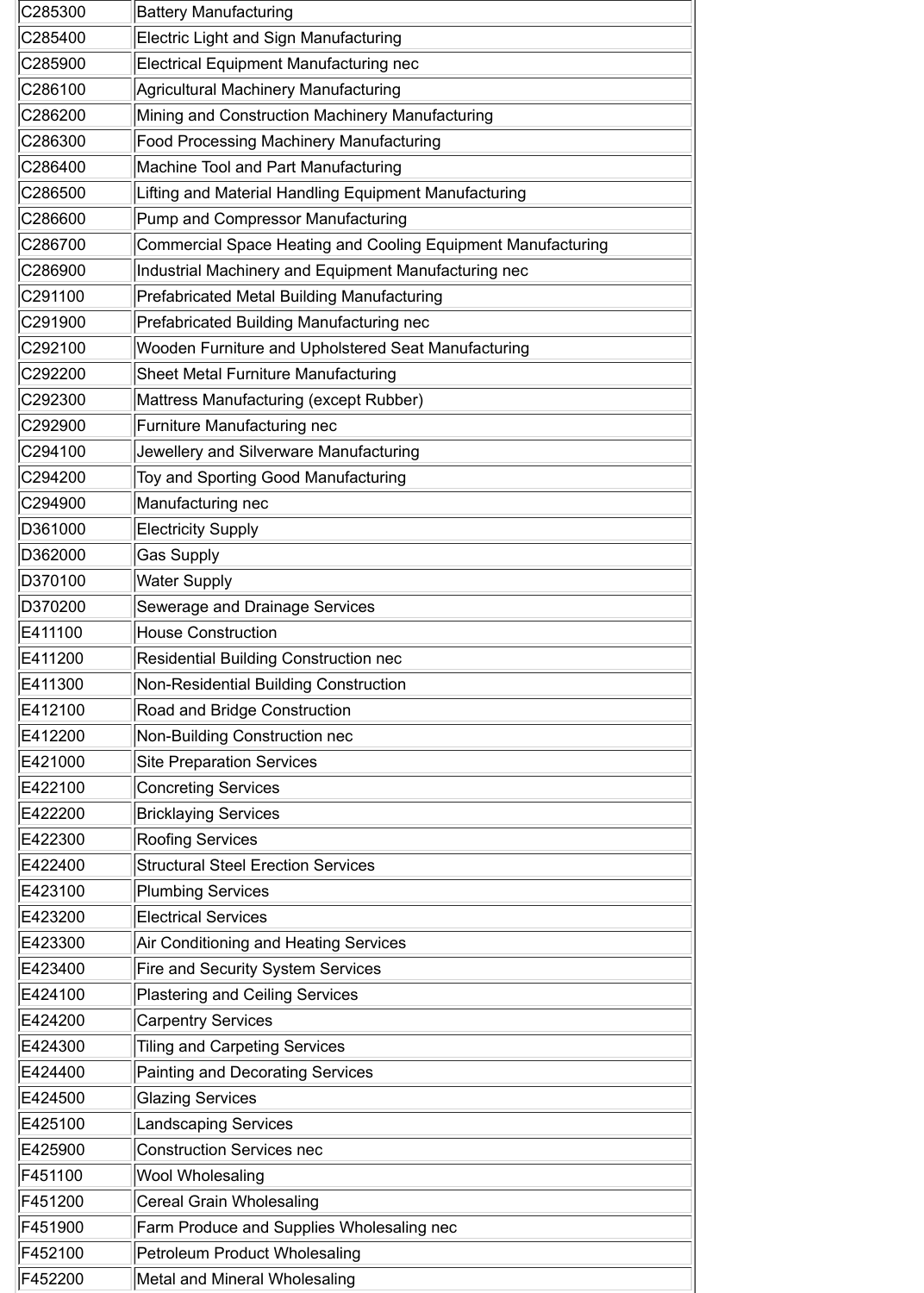| F452300 | <b>Chemical Wholesaling</b>                                         |
|---------|---------------------------------------------------------------------|
| F453100 | <b>Timber Wholesaling</b>                                           |
| F453900 | <b>Building Supplies Wholesaling nec</b>                            |
| F461100 | Farm and Construction Machinery Wholesaling                         |
| F461200 | <b>Professional Equipment Wholesaling</b>                           |
| F461300 | <b>Computer Wholesaling</b>                                         |
| F461400 | Business Machine Wholesaling nec                                    |
| F461500 | Electrical and Electronic Equipment Wholesaling nec                 |
| F461900 | Machinery and Equipment Wholesaling nec                             |
| F462100 | <b>Car Wholesaling</b>                                              |
| F462200 | <b>Commercial Vehicle Wholesaling</b>                               |
| F462300 | Motor Vehicle New Part Dealing                                      |
| F462400 | Motor Vehicle Dismantling and Used Part Dealing                     |
| F471100 | <b>Meat Wholesaling</b>                                             |
| F471200 | Poultry and Smallgood Wholesaling                                   |
| F471300 | Dairy Produce Wholesaling                                           |
| F471400 | <b>Fish Wholesaling</b>                                             |
| F471500 | <b>Fruit and Vegetable Wholesaling</b>                              |
| F471600 | Confectionery and Soft Drink Wholesaling                            |
| F471700 | Liquor Wholesaling                                                  |
| F471800 | <b>Tobacco Product Wholesaling</b>                                  |
| F471900 | <b>Grocery Wholesaling nec</b>                                      |
| F472100 | <b>Textile Product Wholesaling</b>                                  |
| F472200 | <b>Clothing Wholesaling</b>                                         |
| F472300 | Footwear Wholesaling                                                |
| F473100 | Household Appliance Wholesaling                                     |
| F473200 | <b>Furniture Wholesaling</b>                                        |
| F473300 | <b>Floor Covering Wholesaling</b>                                   |
| F473900 | Household Good Wholesaling nec                                      |
| F479100 | Photographic Equipment Wholesaling                                  |
| F479200 | Jewellery and Watch Wholesaling                                     |
| F479300 | Toy and Sporting Good Wholesaling                                   |
| F479400 | <b>Book and Magazine Wholesaling</b>                                |
| F479500 | <b>Paper Product Wholesaling</b>                                    |
| F479600 | Pharmaceutical and Toiletry Wholesaling                             |
| F479900 | Wholesaling nec                                                     |
| G511010 | Supermarkets                                                        |
| G511020 | <b>Groceries and Dairies</b>                                        |
| G512100 | <b>Fresh Meat, Fish and Poultry Retailing</b>                       |
| G512200 | <b>Fruit and Vegetable Retailing</b>                                |
| G512300 | Liquor Retailing                                                    |
| G512400 | <b>Bread and Cake Retailing</b>                                     |
| G512510 | Fish and Chips, Hamburger and Ethnic Food, Takeaway Stores          |
| G512520 | <b>Chicken Takeaway Stores</b>                                      |
| G512530 | Ice-Cream Parlours and Mobile Ice-Cream Vendors                     |
| G512540 | Pizza Takeaway Stores                                               |
| G512590 | Other Takeaway Food Stores (including sandwiches and savouries) nec |
| G512600 | Milk Vending                                                        |
| G512900 | Specialised Food Retailing nec                                      |
| G521000 | <b>Department Stores</b>                                            |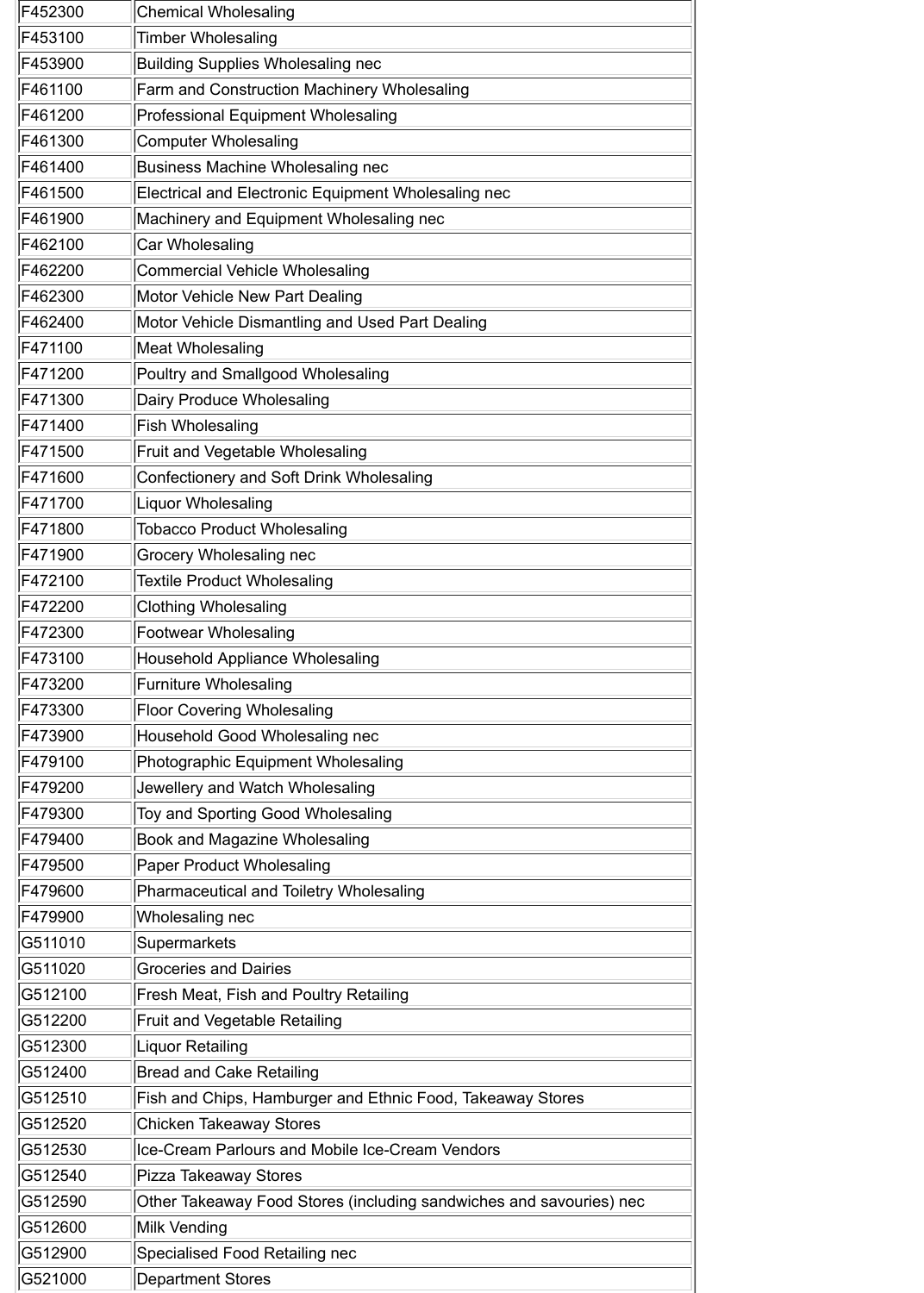| G522100 | <b>Clothing Retailing</b>                        |
|---------|--------------------------------------------------|
| G522200 | <b>Footwear Retailing</b>                        |
| G522300 | <b>Fabrics and other Soft Good Retailing</b>     |
| G523100 | <b>Furniture Retailing</b>                       |
| G523200 | <b>Floor Covering Retailing</b>                  |
| G523300 | Domestic Hardware and Houseware Retailing        |
| G523400 | Domestic Appliance Retailing                     |
| G523500 | <b>Recorded Music Retailing</b>                  |
| G524100 | Sport and Camping Equipment Retailing            |
| G524200 | Toy and Game Retailing                           |
| G524300 | Newspaper, Book and Stationery Retailing         |
| G524400 | Photographic Equipment Retailing                 |
| G524500 | <b>Marine Equipment Retailing</b>                |
| G525100 | Pharmaceutical, Cosmetic and Toiletry Retailing  |
| G525200 | Antique and Used Good Retailing                  |
| G525300 | <b>Garden Supplies Retailing</b>                 |
| G525400 | <b>Flower Retailing</b>                          |
| G525500 | Watch and Jewellery Retailing                    |
| G525900 | Retailing nec                                    |
| G526100 | Household Equipment Repair Services (Electrical) |
| G526900 | Household Equipment Repair Services nec          |
| G531100 | Car Retailing                                    |
| G531200 | <b>Motor Cycle Dealing</b>                       |
| G531300 | <b>Trailer and Caravan Dealing</b>               |
| G532100 | <b>Automotive Fuel Retailing</b>                 |
| G532200 | <b>Automotive Electrical Services</b>            |
| G532300 | <b>Smash Repairing</b>                           |
| G532400 | <b>Tyre Retailing</b>                            |
| G532900 | <b>Automotive Repair and Services nec</b>        |
| H571010 | Hotels (Accommodation)                           |
| H571020 | <b>Motels and Motor Inns</b>                     |
| H571030 | <b>Hosted Accommodation</b>                      |
| H571040 | <b>Backpacker and Youth Hostels</b>              |
| H571050 | <b>Caravan Parks and Camping Grounds</b>         |
| H571090 | Accommodation nec                                |
| H572000 | Pubs, Taverns and Bars                           |
| H573000 | <b>Cafes and Restaurants</b>                     |
| H574000 | Clubs (Hospitality)                              |
| 1611000 | <b>Road Freight Transport</b>                    |
| 1612100 | Long Distance Bus Transport                      |
| 1612200 | Short Distance Bus Transport (including Tramway) |
| 1612300 | Taxi and Other Road Passenger Transport          |
| 1620000 | Rail Transport                                   |
| 1630100 | International Sea Transport                      |
| 1630200 | <b>Coastal Water Transport</b>                   |
|         |                                                  |
| 1630300 | Inland Water Transport                           |
| 1640100 | Scheduled International Air Transport            |
| 1640200 | <b>Scheduled Domestic Air Transport</b>          |
| 1640300 | Non-Scheduled Air and Space Transport            |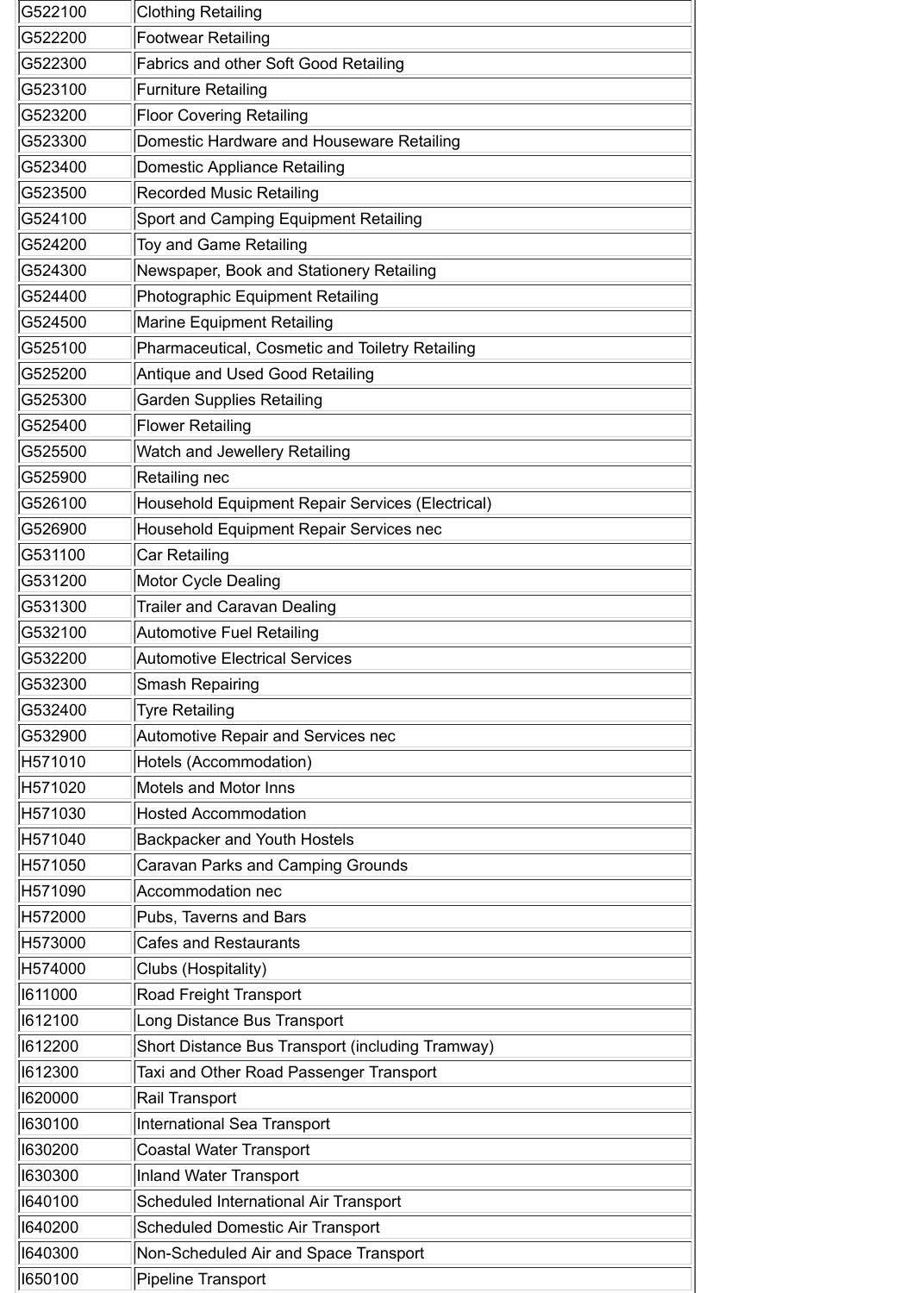| 1650900 | Transport nec                                           |
|---------|---------------------------------------------------------|
| 1661100 | <b>Parking Services</b>                                 |
| 1661900 | Services to Road Transport nec                          |
| 1662100 | Stevedoring                                             |
| 1662200 | <b>Water Transport Terminals</b>                        |
| 1662300 | Port Operators                                          |
| 1662900 | Services to Water Transport nec                         |
| 1663000 | <b>Services to Air Transport</b>                        |
| 1664100 | <b>Travel Agency Services</b>                           |
| 1664200 | Road Freight Forwarding                                 |
| 1664300 | Freight Forwarding (except Road)                        |
| 1664400 | <b>Customs Agency Services</b>                          |
| 1664900 | Services to Transport nec                               |
| 1670100 | <b>Grain Storage</b>                                    |
| 1670900 | Storage nec                                             |
| J711100 | <b>Postal Services</b>                                  |
| J711200 | <b>Courier Services</b>                                 |
| J712000 | <b>Telecommunication Services</b>                       |
| K731000 | <b>Central Bank</b>                                     |
| K732100 | Banks                                                   |
| K732200 | <b>Building Societies</b>                               |
| K732300 | <b>Credit Unions</b>                                    |
| K732400 | <b>Money Market Dealers</b>                             |
| K732900 | <b>Deposit Taking Financiers nec</b>                    |
| K733000 | <b>Other Financiers</b>                                 |
| K734000 | <b>Financial Asset Investors</b>                        |
| K741100 | Life Insurance                                          |
| K741200 | <b>Superannuation Funds</b>                             |
| K742100 | <b>Health Insurance</b>                                 |
| K742200 | <b>General Insurance</b>                                |
| K751100 | <b>Financial Asset Broking Services</b>                 |
| K751900 | Services to Finance and Investment nec                  |
| K752000 | Services to Insurance                                   |
| L771110 | <b>Residential Property Body Corporates</b>             |
| L771190 | Residential Property Operators nec                      |
| L771210 | <b>Commercial Property Body Corporates</b>              |
| L771290 | <b>Commercial Property Operators and Developers nec</b> |
| L772000 | <b>Real Estate Agents</b>                               |
| L773010 | <b>Holder Investor Farm Animals</b>                     |
| L773090 | Non-Financial Asset Investors nec                       |
| L774100 | <b>Motor Vehicle Hiring</b>                             |
| L774200 | <b>Other Transport Equipment Leasing</b>                |
| L774300 | <b>Plant Hiring or Leasing</b>                          |
| L781000 | Scientific Research                                     |
| L782100 | <b>Architectural Services</b>                           |
| L782200 | <b>Surveying Services</b>                               |
| L782300 | <b>Consultant Engineering Services</b>                  |
| L782900 | <b>Technical Services nec</b>                           |
| L783100 | <b>Data Processing Services</b>                         |
| L783200 | Information Storage and Retrieval Services              |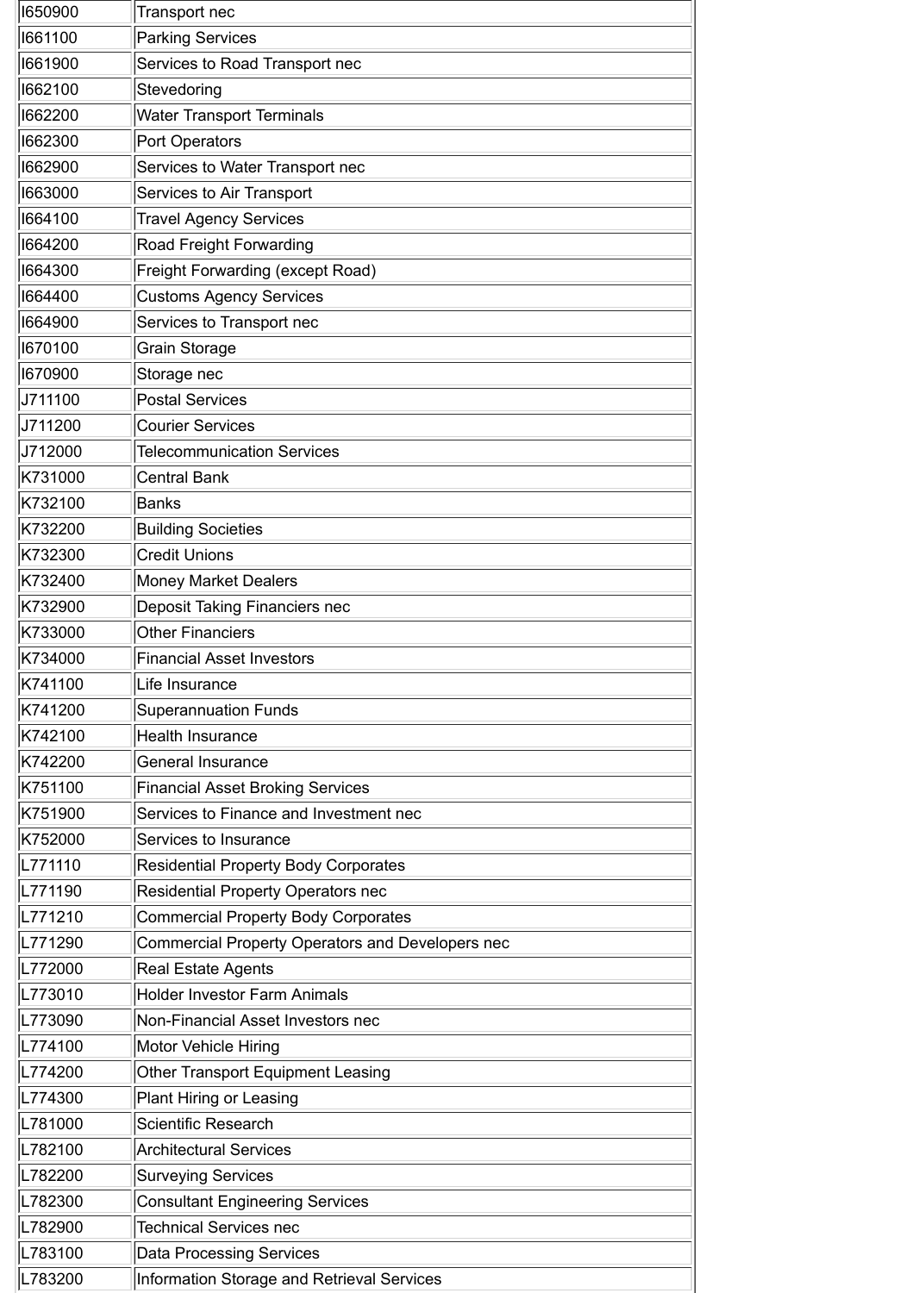| L783300 | <b>Computer Maintenance Services</b>                |
|---------|-----------------------------------------------------|
| L783400 | <b>Computer Consultancy Services</b>                |
| L784100 | <b>Legal Services</b>                               |
| L784200 | <b>Accounting Services</b>                          |
| L785100 | <b>Advertising Services</b>                         |
| L785200 | <b>Commercial Art and Display Services</b>          |
| L785300 | <b>Market Research Services</b>                     |
| L785400 | <b>Business Administrative Services</b>             |
| L785500 | <b>Business Management Services</b>                 |
| L786100 | <b>Employment Placement Services</b>                |
| L786200 | <b>Contract Staff Services</b>                      |
| L786300 | <b>Secretarial Services</b>                         |
| L786400 | Security and Investigative Services (except Police) |
| L786500 | <b>Pest Control Services</b>                        |
| L786600 | <b>Cleaning Services</b>                            |
| L786700 | <b>Contract Packing Services nec</b>                |
| L786900 | <b>Business Services nec</b>                        |
| M811100 | <b>Central Government Administration</b>            |
| M811300 | <b>Local Government Administration</b>              |
| M812000 | Justice                                             |
| M813000 | <b>Foreign Government Representation</b>            |
| M820000 | Defence                                             |
| N841000 | <b>Preschool Education</b>                          |
| N842100 | <b>Primary Education</b>                            |
| N842200 | <b>Secondary Education</b>                          |
| N842300 | <b>Combined Primary and Secondary Education</b>     |
| N842400 | <b>Special School Education</b>                     |
| N843100 | <b>Higher Education</b>                             |
| N843200 | <b>Technical and Further Education</b>              |
| N844000 | <b>Other Education</b>                              |
| O861100 | Hospitals (except Psychiatric Hospitals)            |
| O861200 | <b>Psychiatric Hospitals</b>                        |
| O861300 | Nursing Homes                                       |
| O862100 | <b>General Practice Medical Services</b>            |
| O862200 | <b>Specialist Medical Services</b>                  |
| O862300 | <b>Dental Services</b>                              |
| O863100 | <b>Pathology Services</b>                           |
| O863200 | Optometry and Optical Dispensing                    |
| O863300 | <b>Ambulance Services</b>                           |
| O863500 | <b>Physiotherapy Services</b>                       |
| O863600 | <b>Chiropractic Services</b>                        |
| O863900 | <b>Health Services nec</b>                          |
| O864000 | <b>Veterinary Services</b>                          |
| O871000 | <b>Child Care Services</b>                          |
| 0872100 | Accommodation for the Aged                          |
| O872200 | <b>Residential Care Services nec</b>                |
| O872900 | Non-Residential Care Services nec                   |
| P911100 | <b>Film and Video Production</b>                    |
| P911200 | <b>Film and Video Distribution</b>                  |
|         |                                                     |